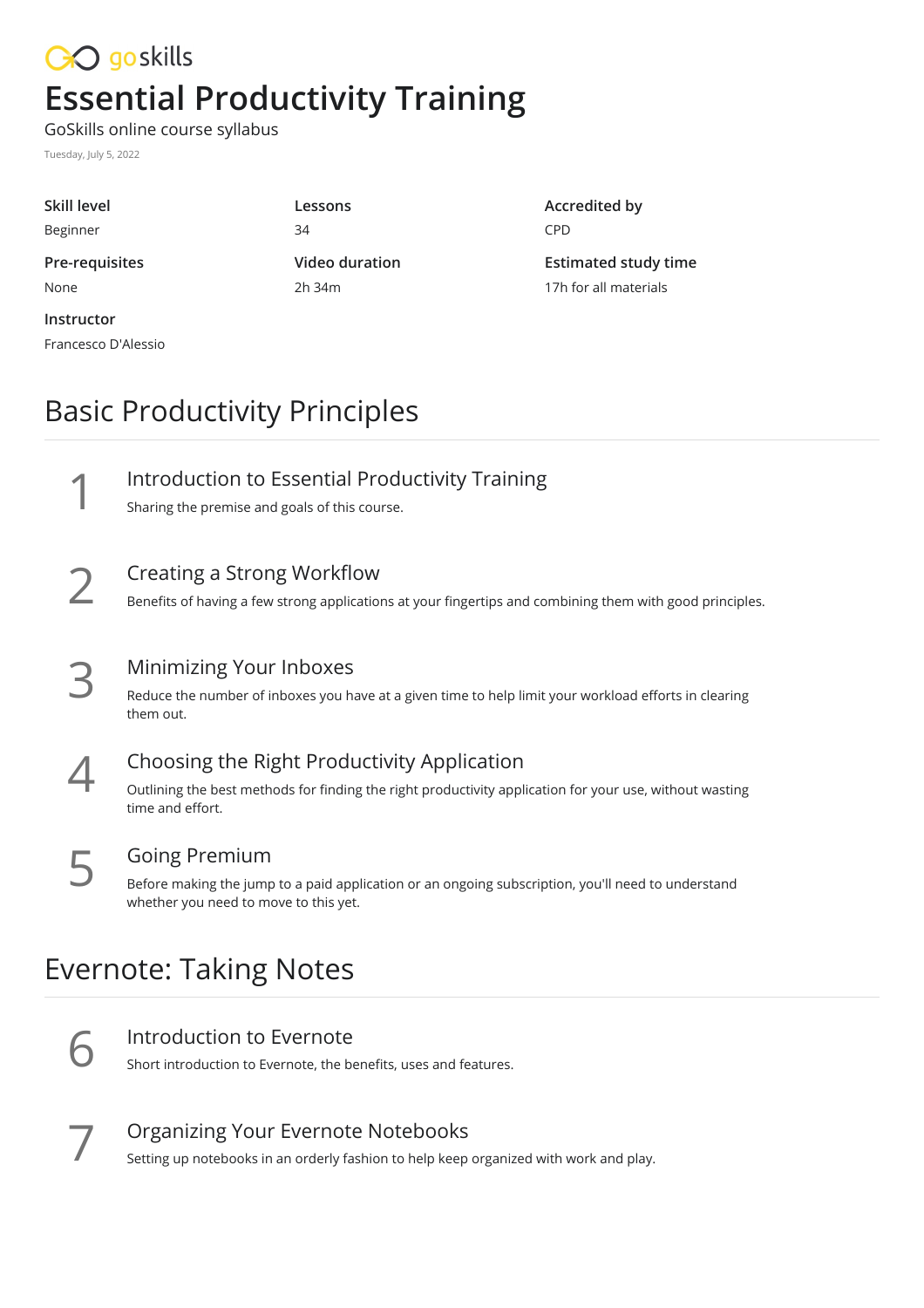|    | Creating Effective Notes Inside Evernote<br>Maximizing all of Evernote's note functions to make the note multimedia rich and dense for optimum<br>recall. |
|----|-----------------------------------------------------------------------------------------------------------------------------------------------------------|
|    | Using the Evernote Web Clipper<br>Sharing all of the features of the Chrome web clipper to help reference and record websites, images<br>and much more.   |
| 10 | <b>Maximizing Your Evernote Use</b><br>Using more advanced elements like shortcuts, inbox and more to optimize your Evernote efforts.                     |
|    | Example: Full Evernote Set-up<br>My full Evernote set-up to help create some context to using Evernote.                                                   |

### Trello: Plan Your Projects

Introduction to Trello<br>Basics of the Trello system and the benefits of using a visual service like Trello

Creating Trello Boards<br>13 Designing the perfect kanban board set-up for your work, using the functions and features within.

Creating Trello Team Boards<br>Starting a new team board for your colleagues to work with.

Planning an Event in Trello<br>Planning an event using Trello's features and functions.

Designing Your Own Editorial Calendar in Trello<br>One of Trello's popular uses is for planning content. Here's a short guide to editorial calendar creation.

Trello Long-term Planning<br>Taking your Trello potential to a new level!

# Todoist: Organize Your To-dos

Introduction to Todoist<br>Basics of Todoist, benefits of the service and how it can be used.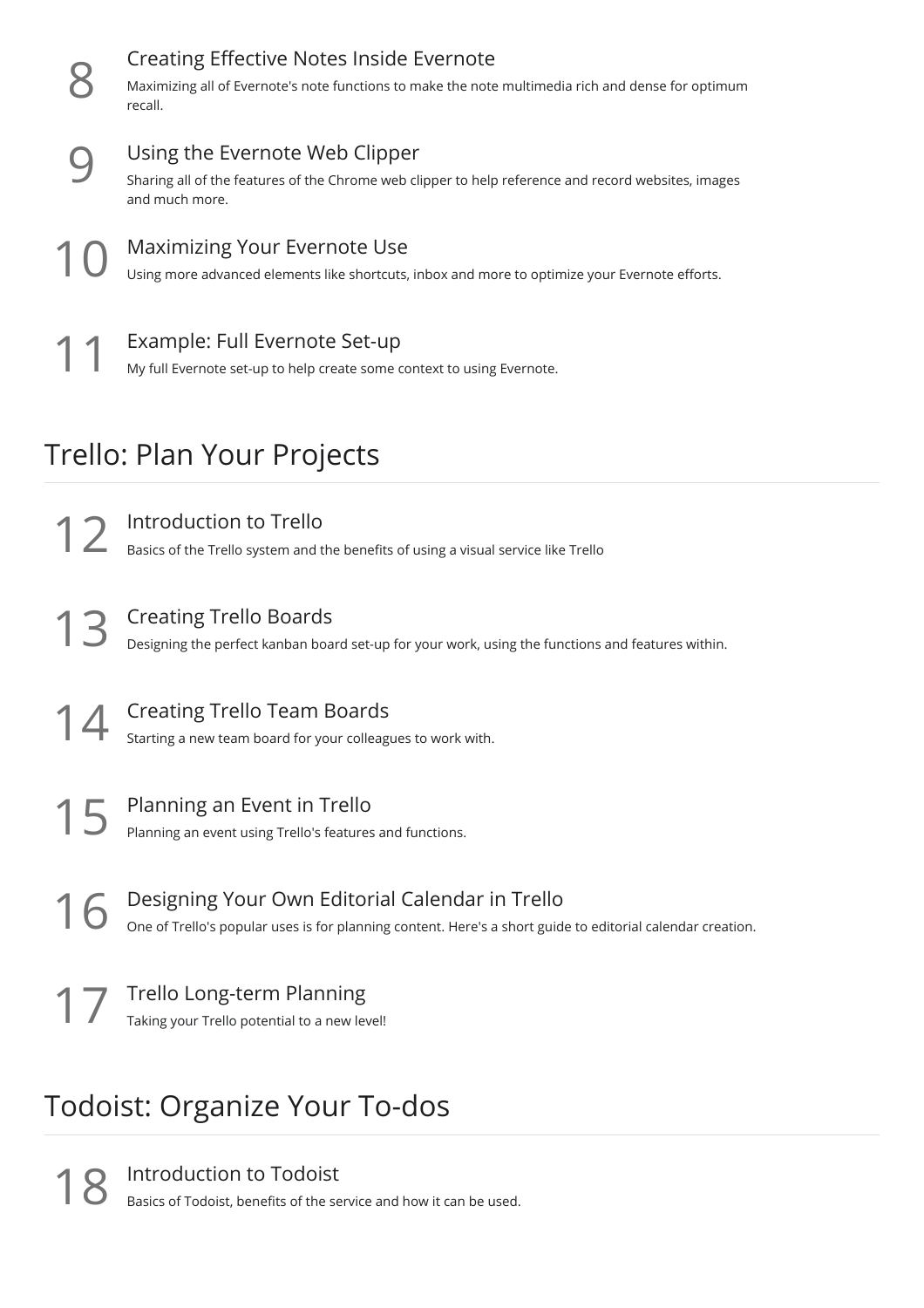|                        | Adding Tasks to the Todoist Inbox<br>Creating new tasks, assigning them and processing your inbox.                                     |  |
|------------------------|----------------------------------------------------------------------------------------------------------------------------------------|--|
|                        | Setting up Todoist Projects<br>Setting up of your projects, naming them and creating the tasks within.                                 |  |
| 21                     | <b>Shared Projects in Todoist</b><br>Setting up a shared project for team members to join and assign new items with you.               |  |
| 22                     | Intelligent Input for Todoist Tasks<br>Using the smart native language input to craft new tasks and to-dos on mobile, desktop and web. |  |
|                        | <b>Todoist Labels</b><br>Using labels to improve your Todoist experience.                                                              |  |
|                        | <b>Todoist Filters</b><br>Using filters to improve your Todoist experience.                                                            |  |
| 25                     | Example: Full Todoist Set-up<br>Sharing my full set-up to help provide context to each user on how they could be using Todoist.        |  |
| Hours: Track Your Time |                                                                                                                                        |  |

Introduction to Hours Sharing the concept of Hours and time tracking resources. Providing the benefits of using something  $26$  Introd<br>
Sharing<br>
like this.

27 Tally Your Time for Clients in Hours<br>Creating new timers and tag systems for each client to track the time spent with each.

28 Using Hours Within a Workday<br>28 How Hours can be used in an everyday work concept to tally time.

## Google Calendar: Plan Your Activities

**29** Introduction to Google Calendar<br>
Using Google Calendar against the other tools like<br>
a Calendar like Google Calendar. Using Google Calendar against the other tools like Apple Calendar, Microsoft Outlook. Benefits of using